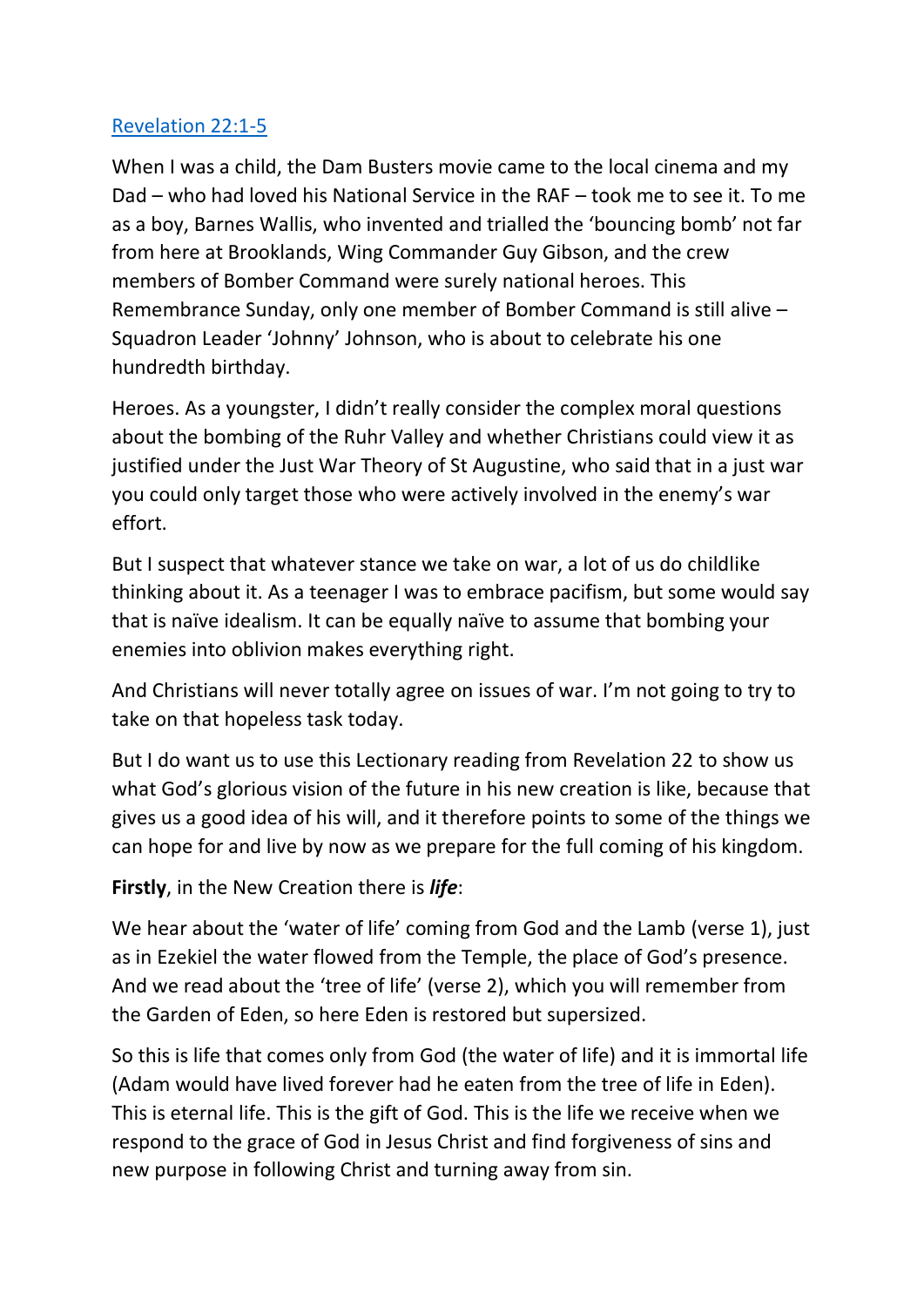It is this life, the gift of God, which stands in contrast to the death we witness in the world and which is at the forefront of our thinking on Remembrance Sunday. The ways of God are life, not death.

And it is not just physical death but spiritual death which the life of God opposes and replaces. To stay wilfully apart from God is to choose eternal death.

Therefore, one thing we might remember on Remembrance Sunday is the importance of the Gospel. Yes, we join with the rest of our society in commemorating the war dead and the sacrifices that millions made, but as Christians we go further. We say that there is an antidote to the ways of hatred, mistrust, and violence that lead to war, and that is in Jesus Christ and him only.

So one thing we learn from Revelation 22 is that in the church we need to keep the main thing the main thing. And the main thing is the proclamation of the Gospel. What a tragedy it is that other things get in the way. The other day a minister who is retiring next year told me how he sincerely hoped that in his final year of active ministry he would be able to concentrate on preaching and teaching rather than on GDPR, accounts, property, and all the other governance issues.

But not only that, this is a reminder to all of us in the church that we have our part to play in sharing the Good News of Jesus among those we know. It isn't that we are all preachers – thank goodness we're not – and it isn't that we're all called to go door-to-door or button-hole people in the street. But it remains the call to all of us to talk naturally in conversations about the difference Jesus has made in our lives.

If on Remembrance Sunday we want to see a better world, then it is incumbent upon those of us who believe a better world is coming to share that Good News with the world.

**Secondly**, in the New Creation there is *healing*:

We read that 'the leaves of the tree [of life] are for the healing of the nations' (verse 2) and that is then explained with the words, 'No longer will there be any curse' (verse 3).

The curse on the nations is healed in the New Creation. What does that mean? It means that the curse of Eden is reversed. In the pictorial language of early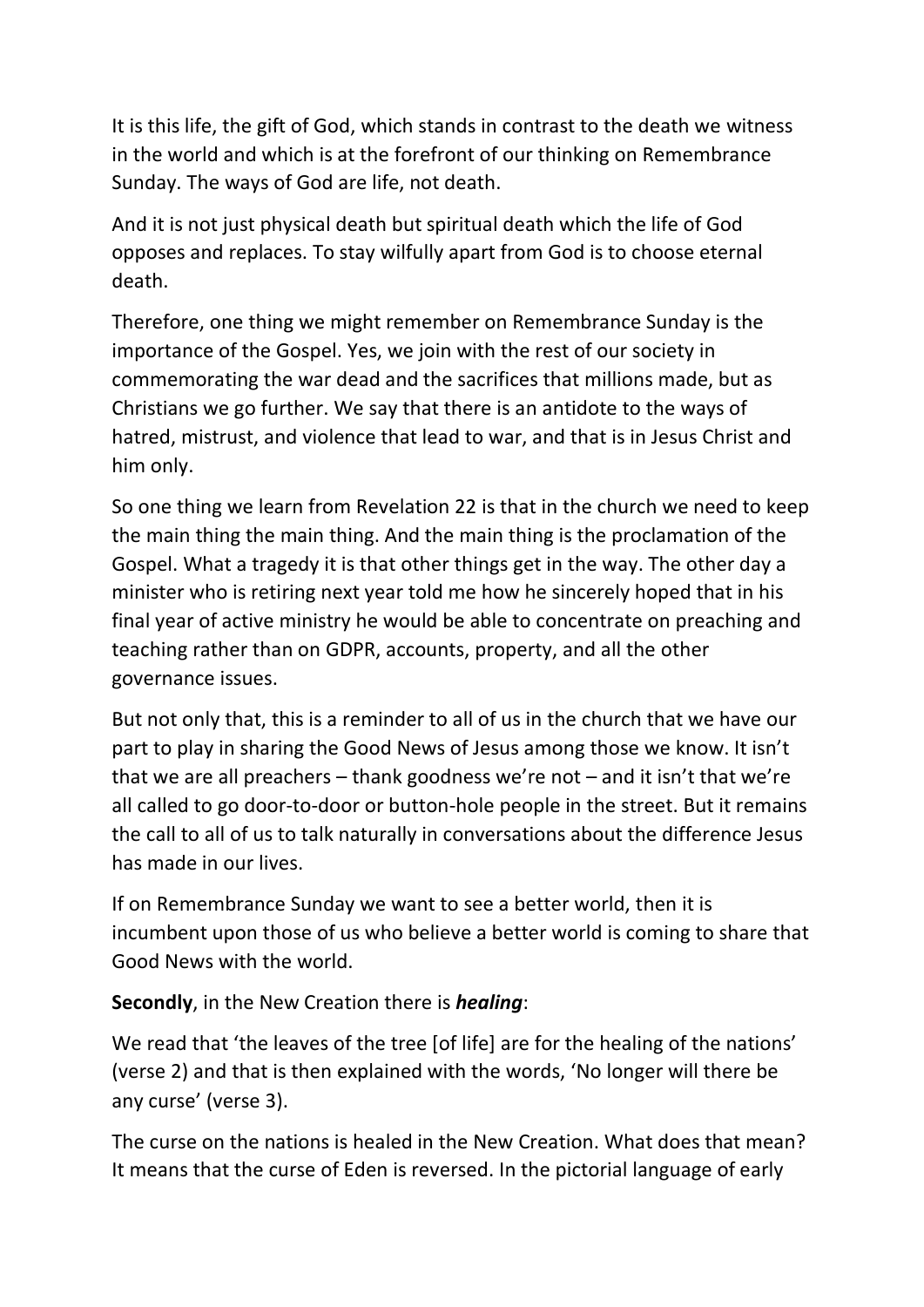Genesis, it was the sin of Adam and Eve that led to a widespread curse on humanity. It was a wide-ranging curse. It not only adversely affected our relationship with God, our relationships with each other were cursed, so was our relationship with work, with children, and with the whole of creation. All of life was under a curse. What was previously blessèd became cursed.

But no more. Through the Cross and Resurrection God restores the curse. We can know him. We can have good relationships. We can find purpose at work. We can bless and restore creation – something that is surely on our minds as the COP26 conference ends. All these are God's gifts of healing in Christ. They are partial in this life, but they will be complete in the New Creation.

Now this is important in following on from my first point. Because there are those who will say that it isn't enough to preach the Gospel, and that it doesn't bring about the wider transformation in society. They will point to things like the dreadful genocide in Rwanda back in 1994 and point out that Rwanda was a heavily evangelised nation with a high proportion of confessing Christians. Indeed, in certain parts of the Christian world it was celebrated as a great example of evangelism and revival. People spoke about the 'East African Revival.' Yet many of these Christians participated in the terrible massacres.

The problem with Rwanda is that a narrow Gospel was proclaimed, one that only called converts to a personal, perhaps even private, piety. We need the call to conversion, but it needs to be a call to an entirely converted life. Because the message that the whole curse is lifted in the New Creation and that healing has come is a message that applies right across life – not just to personal and private issues like relationships, but also to public and social areas, such as work.

So what we cannot do as Christians is truncate the Gospel. Some truncate it by the sort of narrow private piety I've just described – 'Come to Jesus, and let him put your personal life in order.' Others truncate the Gospel but omitting the call to conversion and simply proclaiming that God loves social justice. But the healing of the nations from the curse of the Fall means we need to declare and to live out the healing from the curse in every sphere of life.

As we seek a better world than the one that we live in, let alone the ones that provoked world wars, our calling as Christians is to proclaim the Gospel in all its fulness and to live as an example of that all-encompassing Gospel which brings healing and restoration to every broken part of life.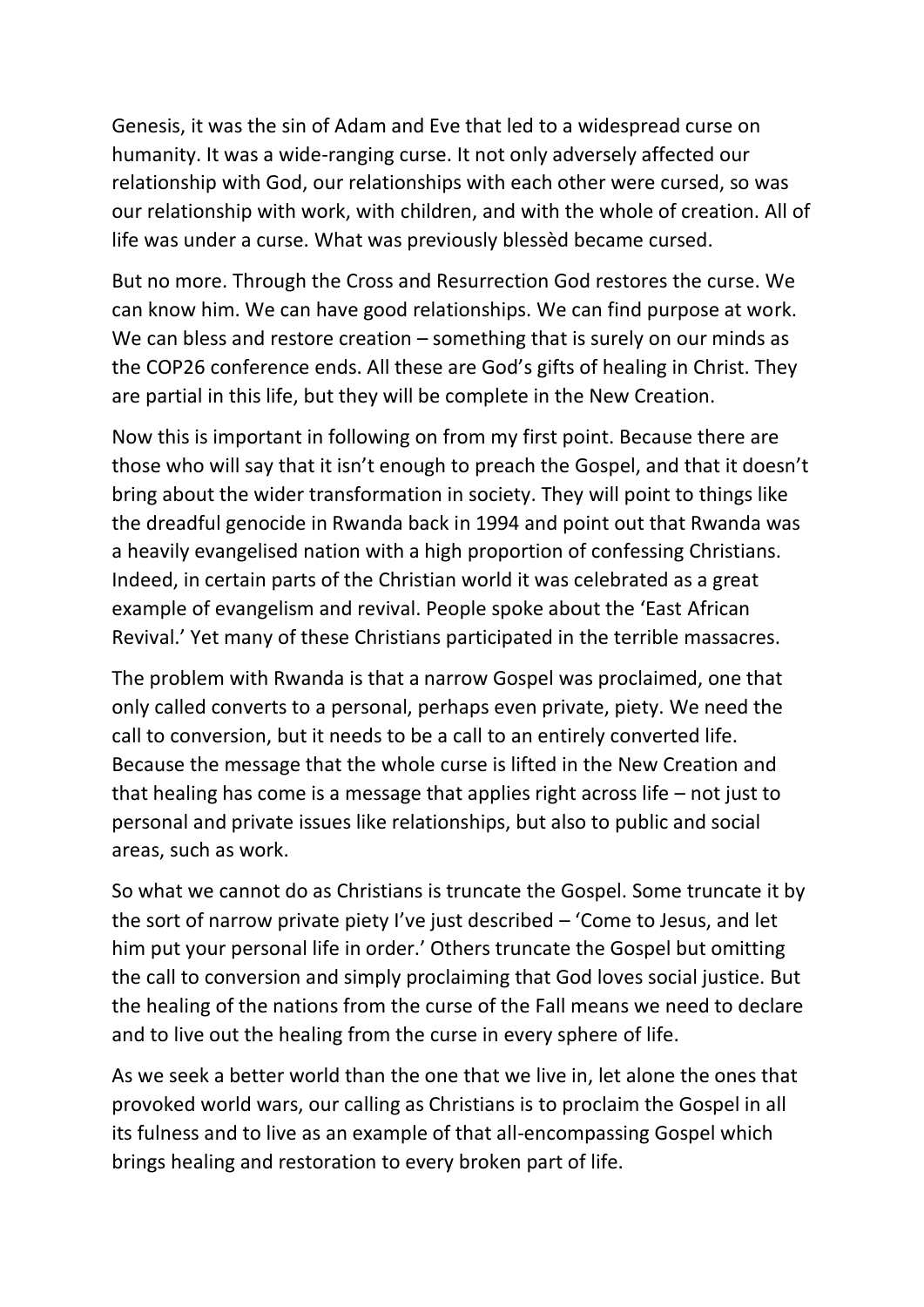This will therefore not only be in our spoken message, but in our lifestyles, and in what we offer the world. Too often churches are filled with toxic behaviour, and when that happens it's a denial of the Gospel and it's a denial of opportunity to the world to know the beauty of God's healing love.

Instead, let's be people who know that the life of the Gospel brings healing and let's show that.

**Thirdly**, in the New Creation there is *light*:

There will be no more night, we read in verse 5. At this time of year when the clocks have gone back and the nights have drawn in, that sounds like Good News to me!

The other day on Twitter, someone parodied the old Simon and Garfunkel song 'The Sound of Silence' by writing these words:

Hello darkness, my old friend, Why are you here? It's 4 pm.

Not that I want things to be like New York, 'The city that never sleeps', having stayed in an hôtel there on Broadway where you could hear traffic noise and be assaulted by neon advertising 24/7.

But light instead of darkness. No more the darkness of sin, because my guilt has been wiped away. No more the darkness of continual sin, because the Holy Spirit has helped us to live differently. And no more the darkness caused by the sins others have inflicted on us, because God in Christ has healed us and helped us to forgive.

All those things that have brought darkness in this life will no longer cast shadows over us and suck life out of us. We shall know the beauty of God's light.

How does he do this? There might be a clue in the preceding verse:

**<sup>4</sup>** They will see his face, and his name will be on their foreheads.

God's name on our foreheads. Do you remember when as a child you had to write your name on everything you owned, and when you had name tags sewn into your clothes? God puts his name on us and says, 'You belong to me.' What could be more reassuring and restorative than that? We belong to him. His name is upon us. This can carry us through the darkest times: we are Christ's.